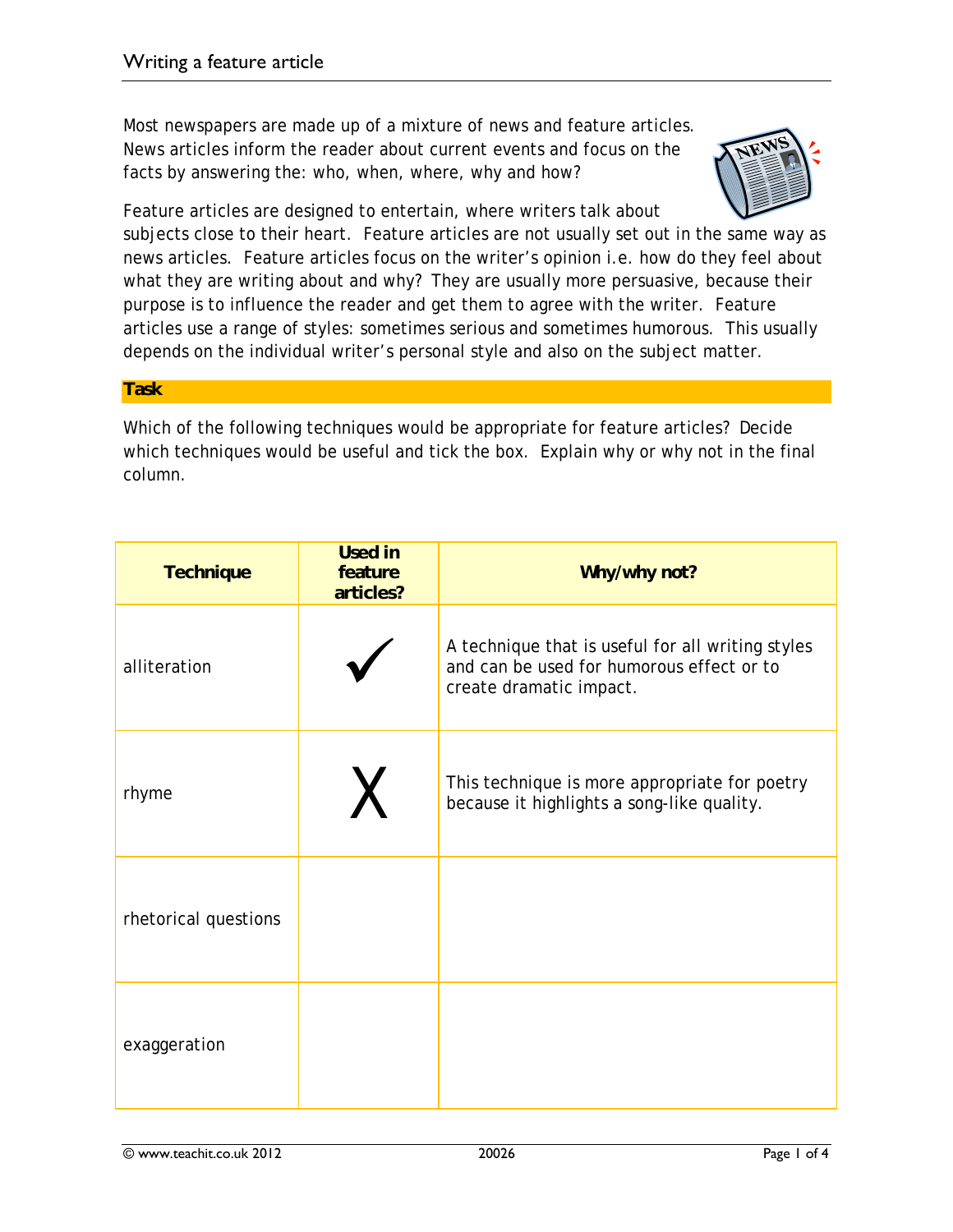| humour                    |  |
|---------------------------|--|
| counter-argument          |  |
| triplets                  |  |
| anecdotes                 |  |
| statistics and facts      |  |
| opinion/expert<br>opinion |  |
| emotive language          |  |
| metaphors/similes         |  |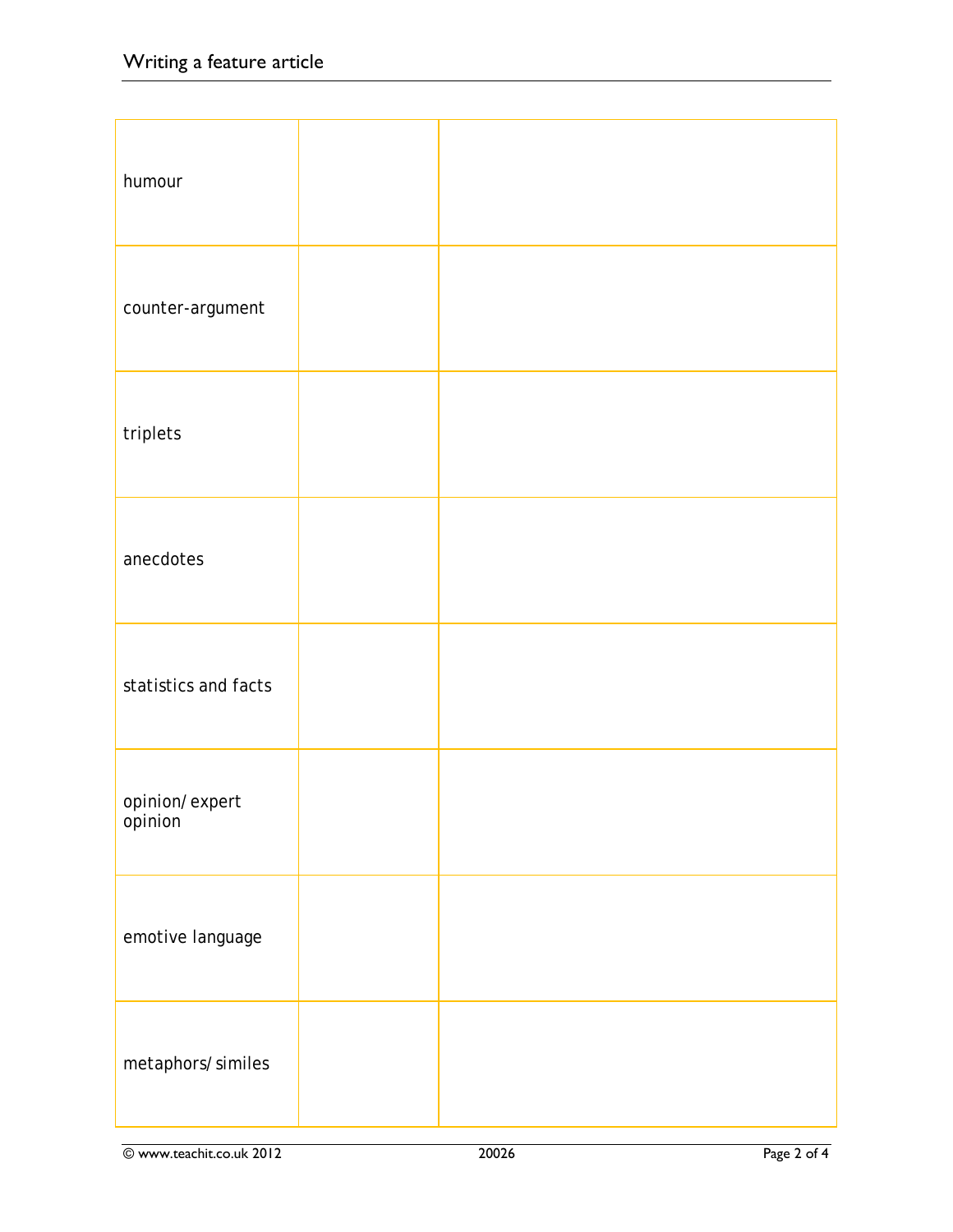## **Task** – planning your feature article

| What is your purpose?                                                                                                                                                                                                                                     |  |
|-----------------------------------------------------------------------------------------------------------------------------------------------------------------------------------------------------------------------------------------------------------|--|
| Who is your audience?                                                                                                                                                                                                                                     |  |
| Are you writing for a tabloid or broadsheet?                                                                                                                                                                                                              |  |
| What is your writing style? Think about<br>how formal you need to be and consider<br>your vocabulary choices carefully. Short<br>sentences are great for dramatic effect,<br>whereas longer sentences are good for<br>building a point and adding detail. |  |